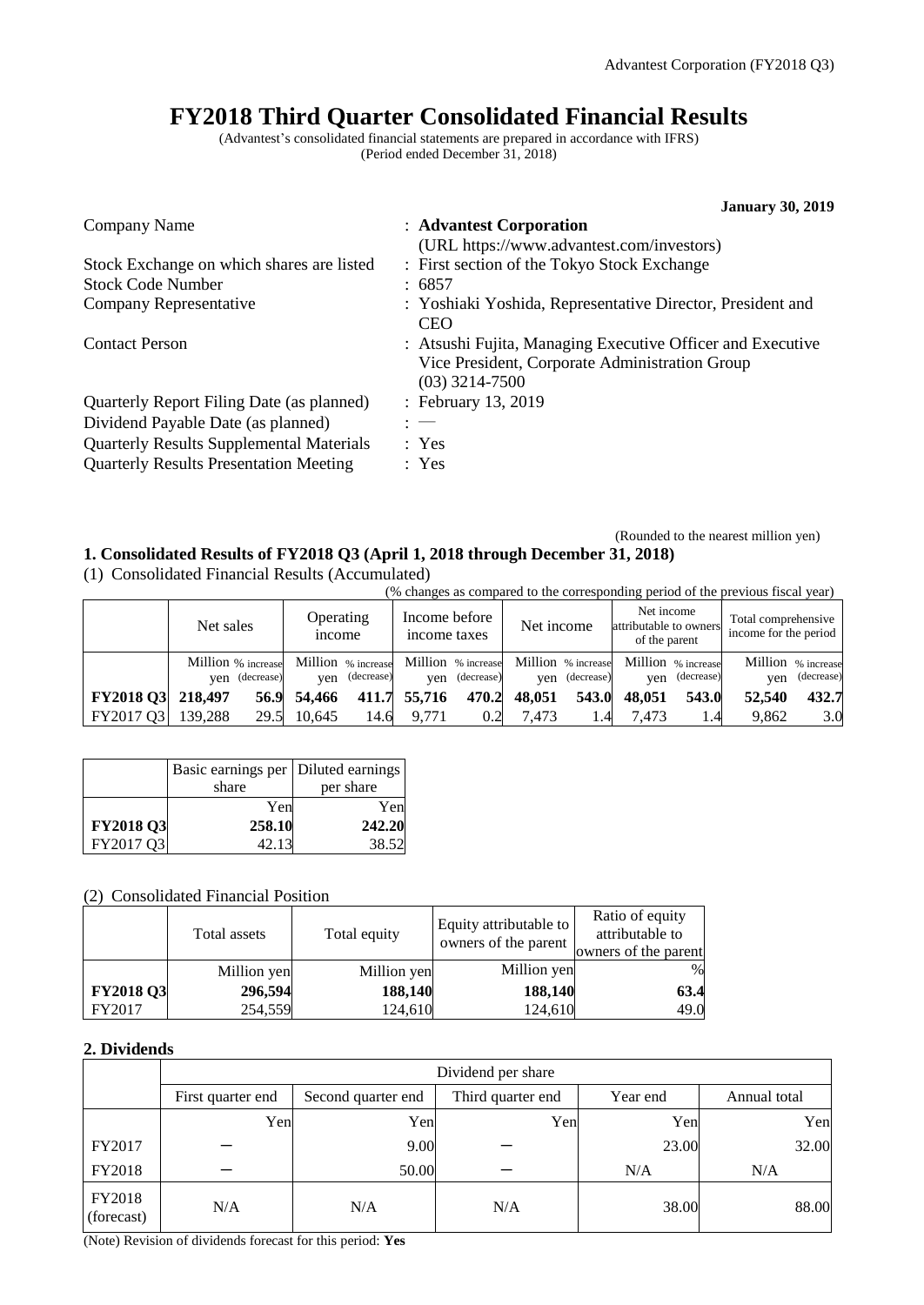|        | (% changes as compared to the previous fiscal year) |               |                  |       |              |               |         |            |         |                                                    |
|--------|-----------------------------------------------------|---------------|------------------|-------|--------------|---------------|---------|------------|---------|----------------------------------------------------|
|        | Net sales                                           |               | Operating income |       | income taxes | Income before |         | Net income |         | Net income attributable<br>to owners of the parent |
|        | Million                                             | $\frac{0}{0}$ | Million          | $\%$  | Million      | $\frac{0}{6}$ | Million | $\%$       | Million | $\%$                                               |
|        | yen                                                 |               | ven              |       | ven          |               | yen     |            | ven     |                                                    |
| FY2018 | 278,000                                             | 34.2          | 63,000           | 157.3 | 64,000       | 163.6         | 54,500  | 201.1      | 54.500  | 201.1                                              |

### **3. Projected Results for FY2018 (April 1, 2018 through March 31, 2019)**

(Note) Revision of dividends forecast for this period: **Yes**

For details, please refer to the (4) Near-term Prospects, page 5

## **4. Others**

- (1) Material changes in subsidiaries during this period (changes in scope of consolidation resulting from changes in subsidiaries): None
- (2) Changes in accounting policies and accounting estimates
	- 1) Changes in accounting policies required by IFRS: Yes
	- 2) Changes arising from factors other than 1: None
	- 3) Changes in accounting estimates: None

For details, please refer to the (5) Notes to the Condensed Consolidated Financial Statements (Changes in Accounting Policies), page 13.

- (3) Number of issued and outstanding share (ordinary share):
	- 1) Number of issued and outstanding share at the end of each fiscal period (including treasury share): FY2018 Q3 199,566,770 shares; FY2017 199,566,770 shares.
	- 2) Number of treasury share at the end of each fiscal period:
	- FY2018 Q3 5,719,311 shares; FY2017 20,539,246 shares.

3) Average number of outstanding share for each period (cumulative term):

FY2018 Q3 186,175,205 shares; FY2017 Q3 177,360,795 shares.

(Note) Advantest's share (FY2018 Q3 272,600 shares, FY2017  $-$  shares), which is being kept as performance share option compensation in trust account, is included in the number of treasury share at the end of each fiscal period. Moreover, the Advantest's share that mentioned above is also included in the treasury share which is deducted during the calculation of average number of outstanding share for each period.

## **Status of Quarterly Review Procedures**

This quarterly financial results report is not subject to quarterly review procedures by independent auditors.

## **Explanation on the Appropriate Use of Future Earnings Projections and Other Special Instructions**

This document contains "forward-looking statements" that are based on Advantest's current expectations, estimates and projections. These forward-looking statements are subject to known and unknown risks, uncertainties and other factors that may cause Advantest's actual results, levels of activities, performance or achievements to be materially different from those expressed or implied by such forward-looking statements. These factors include: (i) changes in demand for the products and services produced and offered by Advantest's customers, including semiconductors, communications services and electronic goods; (ii) circumstances relating to Advantest's investment in technology, including its ability to timely develop products that meet the changing needs of semiconductor manufacturers, communications network equipment and components makers and service providers; (iii) significant changes in the competitive environment in the major markets where Advantest purchases materials, components and supplies for the production of its products or where its products are produced, distributed or sold; and (iv) changes in economic conditions, currency exchange rates or political stability in the major markets where Advantest procures materials, components and supplies for the production of its principal products or where its products are produced, distributed or sold.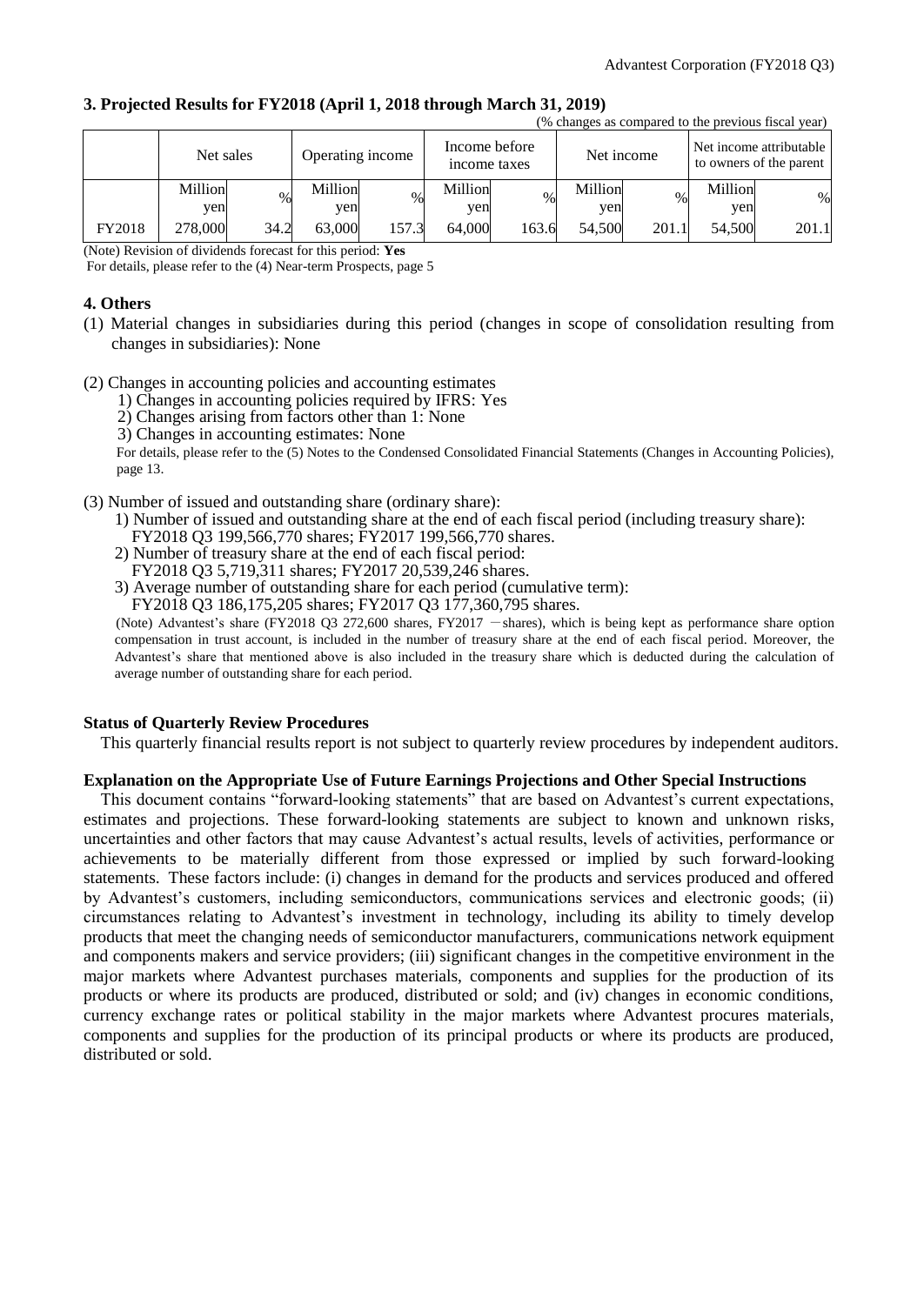## **Contents**

|    |                                                                                   | P. 2      |
|----|-----------------------------------------------------------------------------------|-----------|
|    |                                                                                   | P. 2      |
|    |                                                                                   | P. 4      |
|    |                                                                                   | P. 4      |
|    |                                                                                   | P. 5      |
| 2. |                                                                                   | $P_{0.6}$ |
|    | (1) Condensed Consolidated Statement of Financial Position ······················ | P. 6      |
|    | (2) Condensed Consolidated Statement of Profit or Loss and Condensed Consolidated |           |
|    |                                                                                   | P. 8      |
|    |                                                                                   | P. 11     |
|    | (4) Condensed Consolidated Statement of Cash Flows                                | P. 12     |
|    | (5) Notes to the Condensed Consolidated Financial Statements                      | P. 13     |
|    |                                                                                   | P. 13     |
|    |                                                                                   | P. 13     |
|    |                                                                                   | P. 14     |
|    |                                                                                   |           |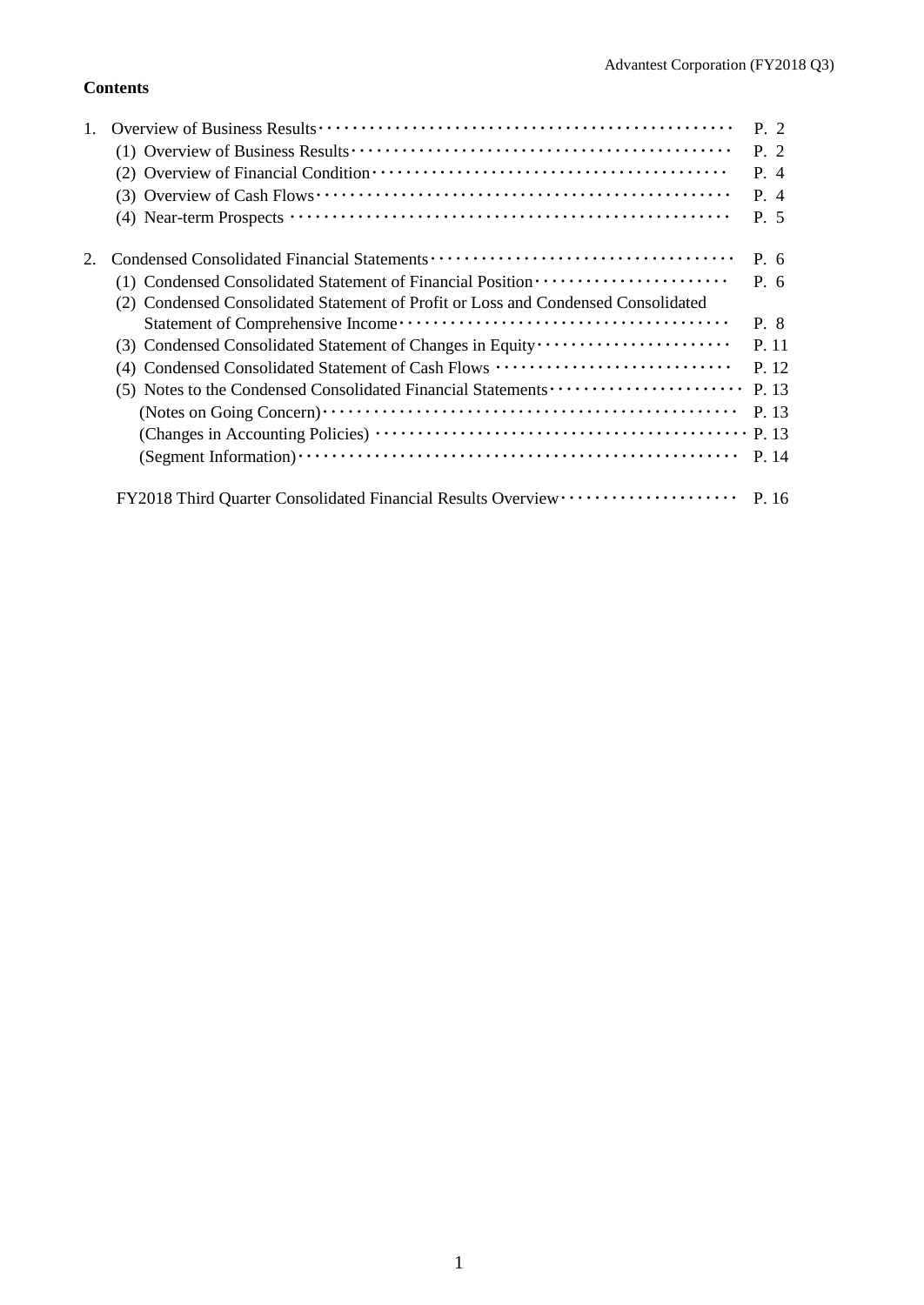### 1. Overview of Business Results

#### (1) Overview of Business Results

Consolidated Financial Results of FY2018 Q3 (April 1, 2018 through December 31, 2018)

|                            |                                        |                                        | (in billion yen)                                                                                    |
|----------------------------|----------------------------------------|----------------------------------------|-----------------------------------------------------------------------------------------------------|
|                            | Nine months ended<br>December 31, 2017 | Nine months ended<br>December 31, 2018 | As compared to the<br>corresponding period of<br>the previous<br>fiscal year<br>increase (decrease) |
| Orders received            | 162.4                                  | 209.5                                  | 29.0%                                                                                               |
| Net sales                  | 139.3                                  | 218.5                                  | 56.9%                                                                                               |
| Operating income           | 10.6                                   | 54.5                                   | 5.1 times                                                                                           |
| Income before income taxes | 9.8                                    | 55.7                                   | 5.7 times                                                                                           |
| Net income                 | 7.5                                    | 48.1                                   | 6.4 times                                                                                           |

For the nine-month period ended December 31, 2018, the global economy continued to grow at a moderate pace, driven by steady economic growth in the US. Nevertheless, uncertainty about the economic outlook has continued to increase quarter after quarter due to factors such as the spread of protectionist trade policies and declining consumption in some emerging economies.

Amidst these macroeconomic trends, the slowdown in data center-focused investment and in the smartphone market, the sectors which have buoyed growth in semiconductors and related industries for the last few years noticeably intensified in the second half of 2018. As a result, major semiconductor manufacturers have become increasingly cautious about making new capital investments, and inventory adjustments are spreading across the entire semiconductor market. On the other hand, the performance capabilities of data centers and electronics including smartphones, displays, and car electronics have improved even further, meaning that they incorporate more advanced semiconductors in even greater quantities. Reflecting these needs, semiconductor manufacturers have actively worked to strengthen their testing capabilities for the semiconductors which directly enable the improved performance of these end products so that they can handle more complex testing and enhance reliability. As a result, the market for semiconductor testing equipment grew more than we originally expected, and demand remained robust.

In this business environment, Advantest expanded our market share by exploiting the strength of our rich product portfolio and capturing broader demand from our customer.

As a result, orders received were (Y) 209.5 billion (29.0 % increase in comparison to the corresponding period in the previous fiscal year). Net sales were (Y) 218.5 billion (56.9% increase in comparison to the corresponding period in the previous fiscal year). Operating income was (Y) 54.5 billion (5.1 times increase in comparison to the corresponding period in the previous fiscal year), income before income taxes was (Y) 55.7 billion (5.7 times increase in comparison to the corresponding period in the previous fiscal year), and net income was (Y) 48.1 billion (6.4 times increase in comparison to the corresponding period in the previous fiscal year), for an overall substantial increase in profit compared to the corresponding period of the previous fiscal year. Average currency exchange rates in the period were 1 USD to 110 JPY (112 JPY in the corresponding period of the previous fiscal year) and 1 EUR to 130 JPY (127 JPY in the corresponding period of the previous fiscal year). The percentage of net sales to overseas customers was 95.0% (92.4% in the corresponding period in the previous fiscal year). Third quarter operating income includes a profit of (Y) 2.5 billion associated with the transfer of a portion of the corporate pension plan for Advantest Corporation employees in Japan to a defined contribution pension plan.

Conditions of business segments are described below.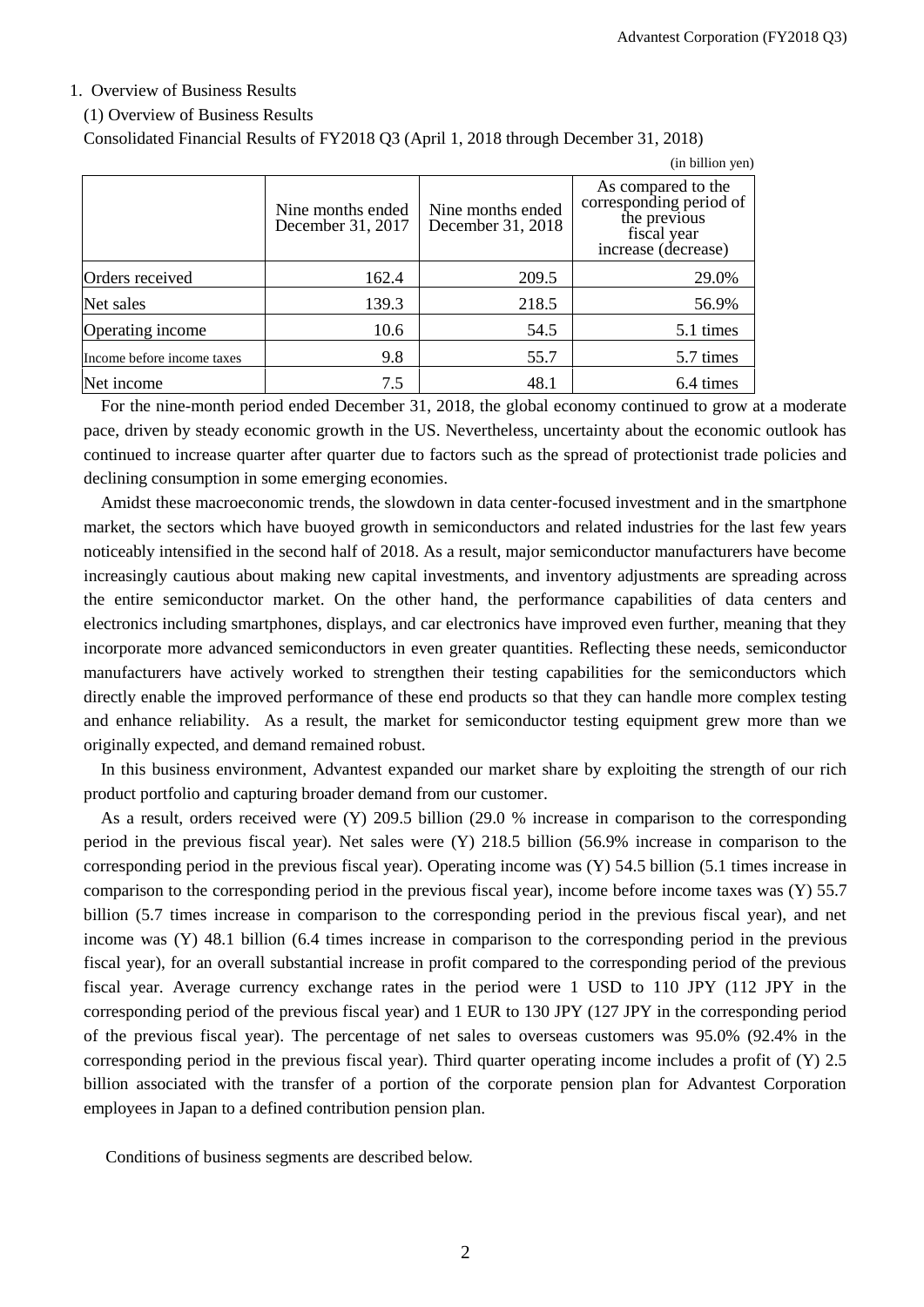|                 |                                        |                                        | (in billion yen)                                                                                    |
|-----------------|----------------------------------------|----------------------------------------|-----------------------------------------------------------------------------------------------------|
|                 | Nine months ended<br>December 31, 2017 | Nine months ended<br>December 31, 2018 | As compared to the<br>corresponding period of<br>the previous<br>fiscal year<br>increase (decrease) |
| Orders received | 109.5                                  | 160.7                                  | 46.7%                                                                                               |
| Net sales       | 91.4                                   | 161.9                                  | 77.1%                                                                                               |
| Segment income  | 14.1                                   | 51.1                                   | 3.6 times                                                                                           |

<Semiconductor and Component Test System Segment>

Demand for SoC test systems remained at a high level contributes to performance improvement of application processors, which are key components for smartphones. Touch sensor integration and other improvements in the functionality of display driver ICs also drove demand for enhanced test capabilities in this segment. In our memory test system business, although memory semiconductor manufacturers were increasingly cautious about making capital investments, sales remained strong due to the continued expansion of memory semiconductor device capacity.

As a result of the above, orders received were (Y) 160.7 billion (46.7% increase in comparison to the corresponding period in the previous fiscal year), net sales were (Y) 161.9 billion (77.1% increase in comparison to the corresponding period in the previous fiscal year), and segment income was (Y) 51.1 billion (3.6 times increase in comparison to the corresponding period in the previous fiscal year).

 $\langle$  Mechatronics System Segment $\langle$ 

|                 |                                        |                                        | (in billion yen)                                                                                    |
|-----------------|----------------------------------------|----------------------------------------|-----------------------------------------------------------------------------------------------------|
|                 | Nine months ended<br>December 31, 2017 | Nine months ended<br>December 31, 2018 | As compared to the<br>corresponding period of<br>the previous<br>fiscal year<br>increase (decrease) |
| Orders received | 29.9                                   | 28.5                                   | $(4.6\%)$                                                                                           |
| Net sales       | 25.9                                   | 32.4                                   | 25.1%                                                                                               |
| Segment income  | (2.6)                                  |                                        |                                                                                                     |

In this segment, sales of device interface products, which are highly correlated to our memory test business, remained steady due to the continued high level of demand for memory semiconductor testers. Orders for nanotechnology products, however, were not strong due to the lumpiness among customers' miniaturization schedules.

As a result of the above, orders received were (Y) 28.5 billion (4.6% decrease in comparison to the corresponding period in the previous fiscal year), net sales were (Y) 32.4 billion (25.1% increase in comparison to the corresponding period in the previous fiscal year), and segment income was  $(Y)$  1.1 billion  $((Y)$  3.7 billion improvement in comparison to the corresponding period in the previous fiscal year).

<Services, Support and Others Segment>

|                 |                                        |                                        | (in billion yen)                                                                                    |
|-----------------|----------------------------------------|----------------------------------------|-----------------------------------------------------------------------------------------------------|
|                 | Nine months ended<br>December 31, 2017 | Nine months ended<br>December 31, 2018 | As compared to the<br>corresponding period of<br>the previous<br>fiscal year<br>increase (decrease) |
| Orders received | 23.0                                   | 20.3                                   | $(11.7\%)$                                                                                          |
| Net sales       | 22.0                                   | 24.2                                   | 10.2%                                                                                               |
| Segment income  | 2.9                                    | 4.4                                    | 51.3%                                                                                               |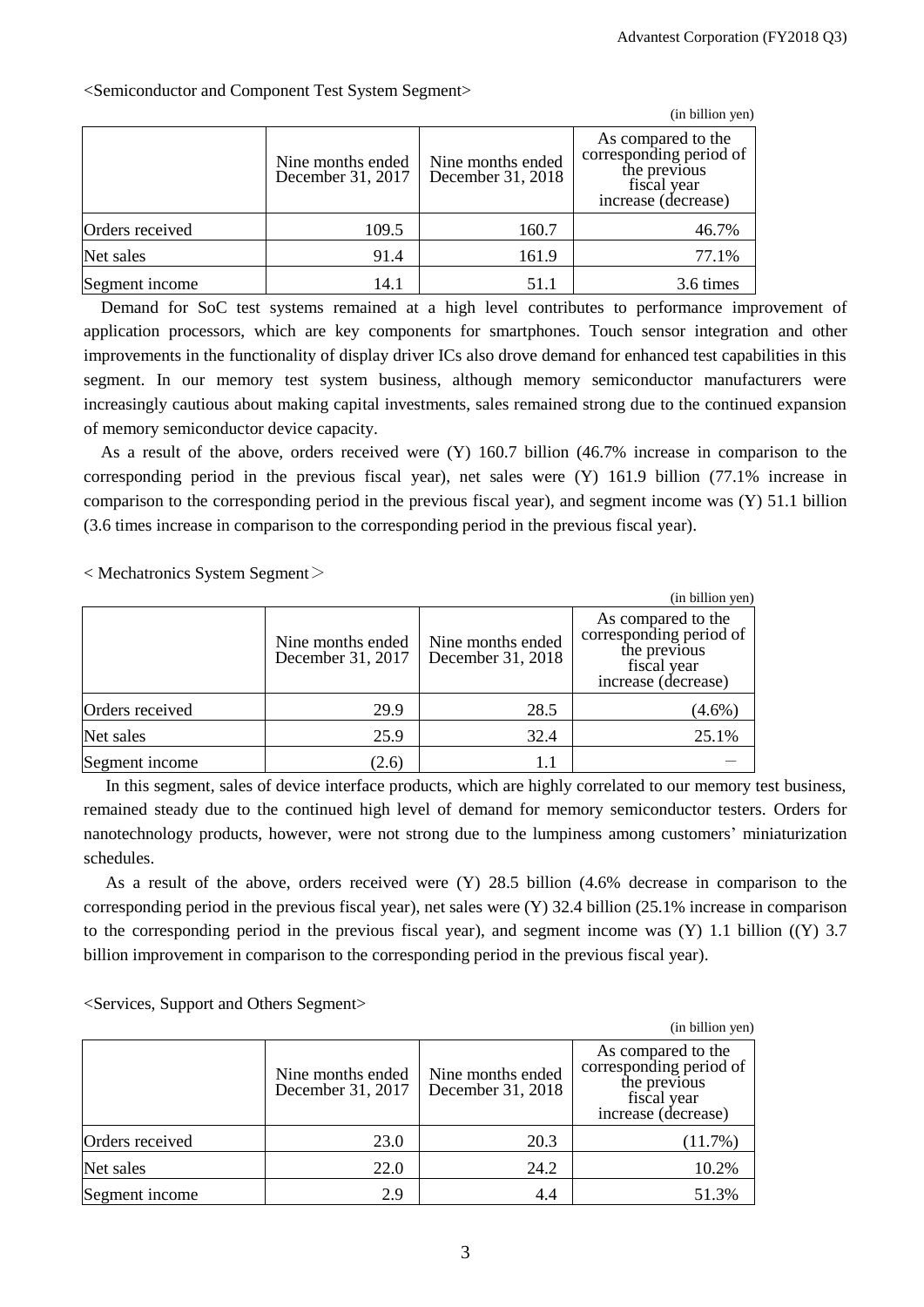Although there are concerns about a future slowdown in the semiconductor market, semiconductor production remained at high levels, so there was solid demand for our maintenance services. On the other hand, our SSD test system business saw a slow-down in orders due to the stagnation of data center investment.

As a result of the above, orders received were (Y) 20.3 billion (11.7% decrease in comparison to the corresponding period in the previous fiscal year), net sales were (Y) 24.2 billion (10.2% increase in comparison to the corresponding period in the previous fiscal year), and segment income was (Y) 4.4 billion (51.3% increase in comparison to the corresponding period in the previous fiscal year).

### (2) Overview of Financial Condition

Total assets at December 31, 2018 were (Y) 296.6 billion, an increase of (Y) 42.0 billion compared to the fiscal year ended March 31, 2018, primarily due to an increase of (Y) 20.8 billion in cash and cash equivalents, (Y) 11.5 billion in trade and other receivables and (Y) 7.0 billion in inventories. The total liabilities were (Y) 108.5 billion, a decrease of (Y) 21.5 billion compared to the fiscal year ended March 31, 2018, primarily due to a decrease of (Y) 24.0 billion in corporate bonds upon conversion to shares and (Y) 7.9 billion in retirement benefit liabilities. Total equity was (Y) 188.1 billion. Ratio of equity attributable to owners of the parent was 63.4%, an increase of 14.4 percentage points from March 31, 2018, primarily due to a decrease of (Y) 56.1 billion in treasury shares upon conversion of corporate bonds.

#### (3) Overview of Cash Flows

Cash and cash equivalents held at December 31, 2018 were (Y) 124.8 billion, an increase of (Y) 20.8 billion from March 31, 2018. Significant cash flows during the nine-month period of this fiscal year and details are described below.

Net cash provided by operating activities was (Y) 35.9 billion (net cash inflow of (Y) 13.1 billion in the corresponding period of the previous fiscal year). This amount was primarily attributable to an increase of (Y) 11.5 billion in trade and other receivables, an increase of (Y) 7.0 billion in inventories and adjustments of noncash items such as depreciation and amortization in addition to the income before income taxes of (Y) 55.7 billion.

Net cash used in investing activities was (Y) 2.5 billion (net cash outflow of (Y) 0.5 billion in the corresponding period of the previous fiscal year). This amount was primarily attributable to purchases of property, plant and equipment in the amount of (Y) 3.8 billion and proceeds from sale of property, plant and equipment in the amount of (Y) 1.9 billion.

Net cash used in financing activities was (Y) 13.8 billion (net cash outflow of (Y) 17.1 billion in the corresponding period of the previous fiscal year). This amount was primarily attributable to dividends paid of (Y) 13.5 billion.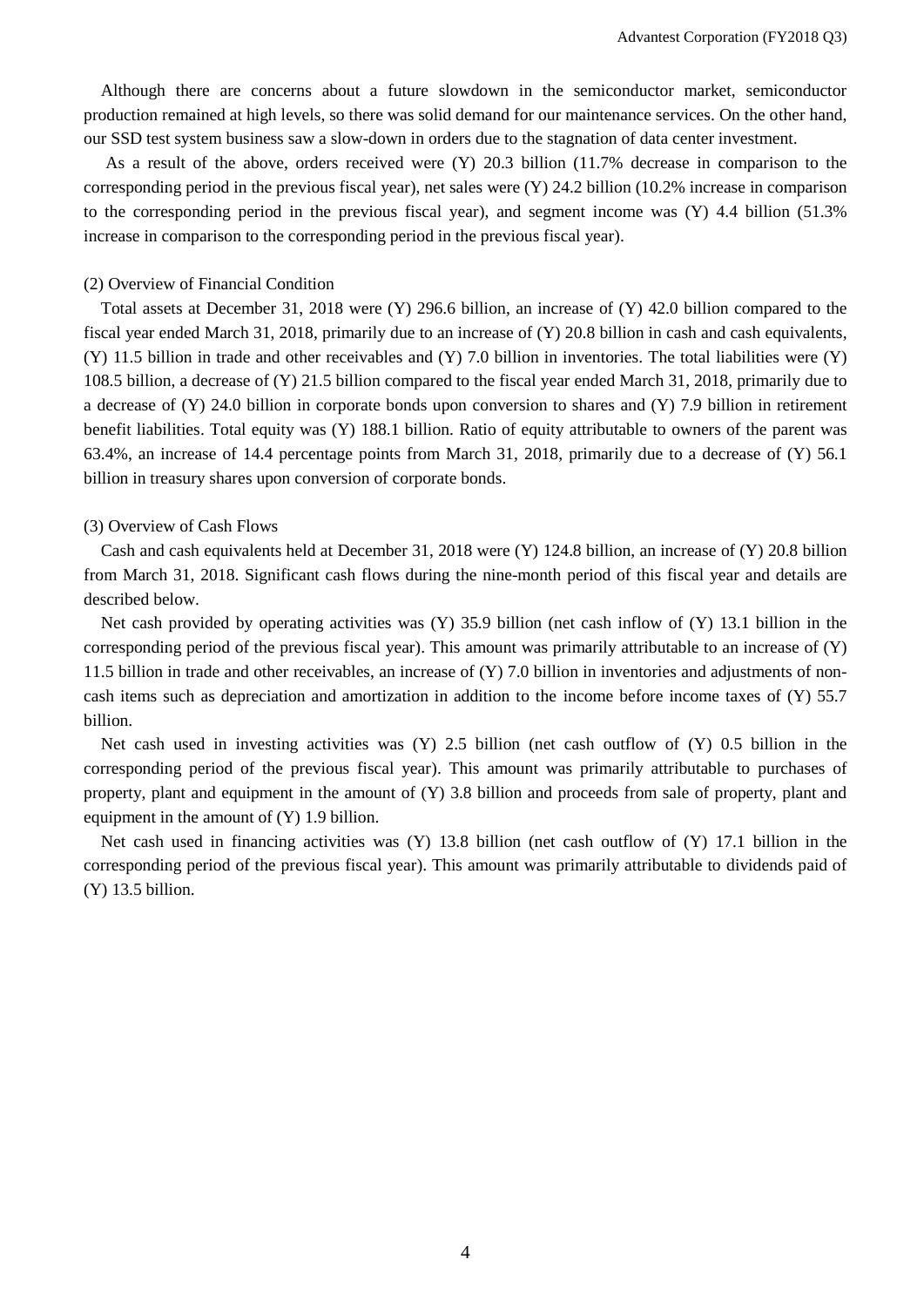### (4) Near-term Prospects

There is growing uncertainty about the outlook for the global economy. Concerns are arising about weaker demand for end products, waning enthusiasm for corporate capital investment and protracted semiconductor inventory adjustments.

Regarding the outlook for our principal businesses for the fourth quarter of this fiscal year, we expect our memory test business to experience weaker demand as memory semiconductor manufacturers increasingly move to reduce inventories and postpone investments. In the SoC test business, we expect demand for test equipment for application processors and display driver ICs to remain solid.

Based on the latest business forecasts and our results for the fiscal year to date, Advantest's full-year consolidated results forecast for the current fiscal year has been revised upward from the figures published in October 2018. Our new forecast calls for orders received of (Y) 265.0 billion (formerly (Y) 255.0 billion), net sales of (Y) 278.0 billion (formerly (Y) 265.0 billion), operating income of (Y) 63.0 billion (formerly (Y) 53.0 billion), and net income of (Y) 54.5 billion (formerly (Y) 46.0 billion). Based on this revised forecast and our dividend policy, which uses semiannual dividend payout ratio of 30%, we have also raised the year-end dividend forecast from (Y) 25 per share ((Y) 75 annual dividend) to (Y) 38 per share ((Y) 88 annual dividend). Our forecast for the fourth quarter of this fiscal year assumes exchange rates of 1 USD to 110 JPY and 1 EUR to 130 JPY.

Looking ahead at the business environment we expect to encounter next fiscal year and beyond, amid the high level of global economic uncertainty, we currently expect that semiconductor manufacturers will continue to adjust inventories for the time being, and as a result, the market for semiconductor test equipment will likely be smaller in 2019 than the prior year. Nevertheless, this short-term slowdown is still in line with our own long-term market forecast, in which we predict that as the semiconductor market expands the market for semiconductor test equipment will grow over the medium to long term, even though there will be repeated short-term fluctuations in demand. Furthermore, semiconductor test is becoming increasingly important in boosting the performance and reliability of semiconductors, so it does not appear to be any change in the structure of the semiconductor test market. In view of this, Advantest will continue to strive to achieve the goals that we laid out in the Mid-Term Management Plan that we published in April 2018.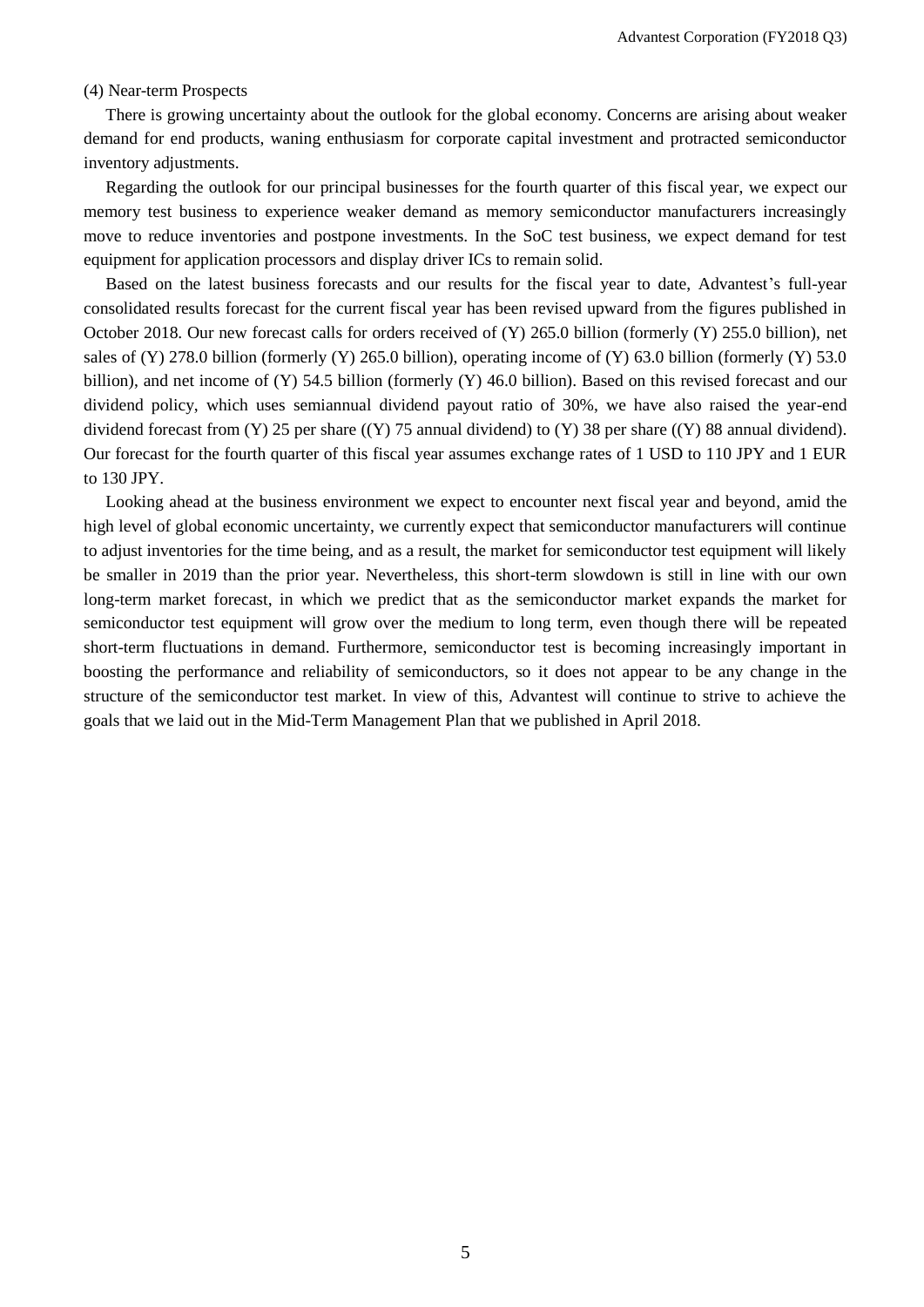## 2. Condensed Consolidated Financial Statements

(1) Condensed Consolidated Statement of Financial Position

|                                     |                | Millions of Yen   |
|-------------------------------------|----------------|-------------------|
|                                     | As of          | As of             |
|                                     | March 31, 2018 | December 31, 2018 |
| Assets                              |                |                   |
| Current assets                      |                |                   |
| Cash and cash equivalents           | 103,973        | 124,778           |
| Trade and other receivables         | 37,929         | 49,478            |
| Inventories                         | 49,627         | 56,635            |
| Other current assets                | 4,784          | 6,432             |
| Subtotal                            | 196,313        | 237,323           |
| Assets held for sale                | 830            |                   |
| Total current assets                | 197,143        | 237,323           |
| Non-current assets                  |                |                   |
| Property, plant and equipment, net  | 29,232         | 29,364            |
| Goodwill and intangible assets, net | 15,287         | 15,893            |
| Other financial assets              | 2,414          | 2,746             |
| Deferred tax assets                 | 10,127         | 10,840            |
| Other non-current assets            | 356            | 428               |
| Total non-current assets            | 57,416         | 59,271            |
| Total assets                        | 254,559        | 296,594           |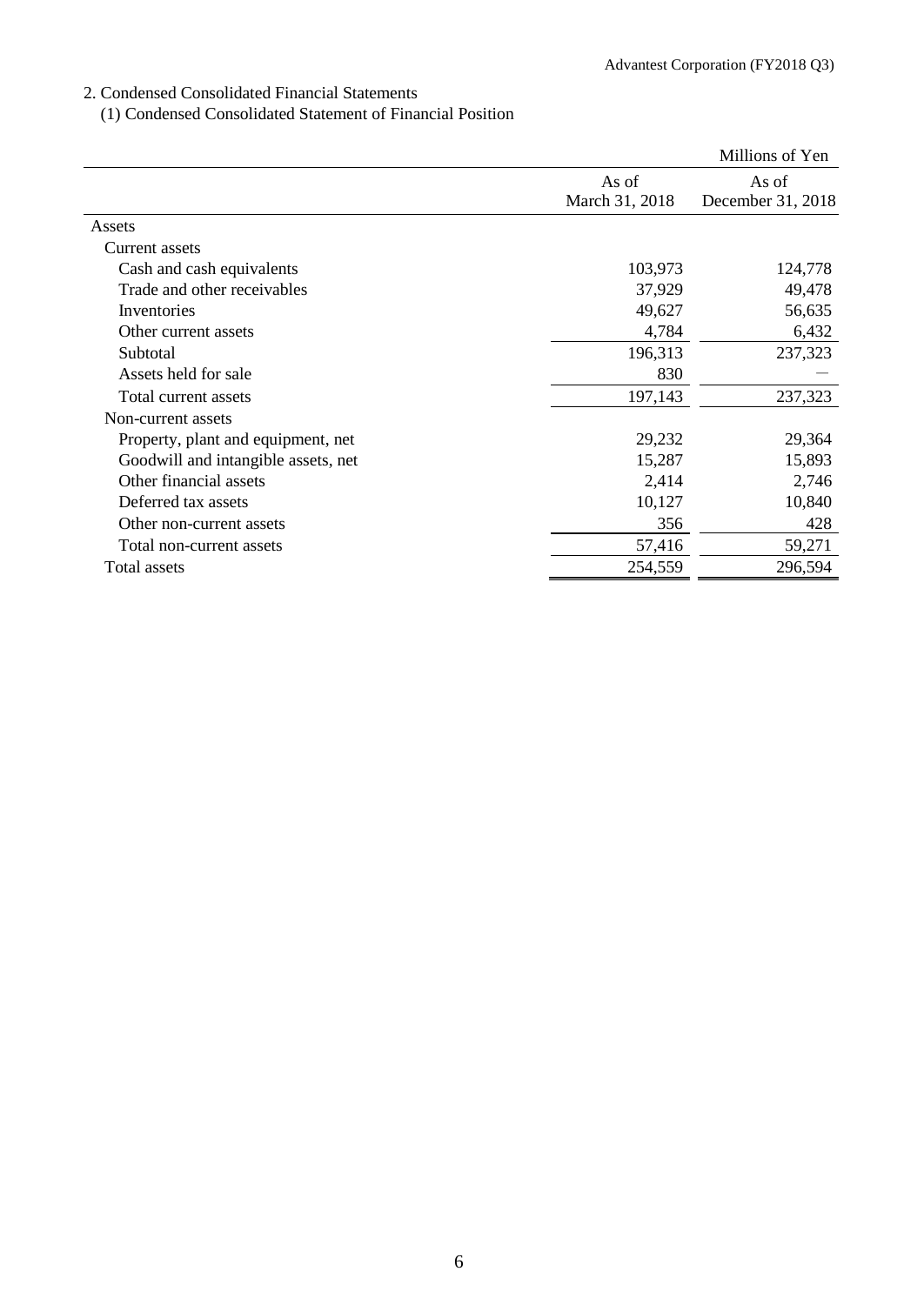|                                |                | Millions of Yen   |
|--------------------------------|----------------|-------------------|
|                                | As of          | As of             |
|                                | March 31, 2018 | December 31, 2018 |
| Liabilities and Equity         |                |                   |
| Liabilities                    |                |                   |
| <b>Current liabilities</b>     |                |                   |
| Trade and other payables       | 43,258         | 42,830            |
| <b>Bonds</b>                   | 29,872         | 5,888             |
| Income tax payables            | 4,247          | 9,027             |
| Provisions                     | 3,042          | 2,574             |
| Other financial liabilities    | 554            | 3,108             |
| Other current liabilities      | 6,224          | 7,493             |
| Total current liabilities      | 87,197         | 70,920            |
| Non-current liabilities        |                |                   |
| Other financial liabilities    |                | 12                |
| Retirement benefit liabilities | 40,353         | 32,488            |
| Deferred tax liabilities       | 1,099          | 1,612             |
| Other non-current liabilities  | 1,300          | 3,422             |
| Total non-current liabilities  | 42,752         | 37,534            |
| <b>Total liabilities</b>       | 129,949        | 108,454           |
| Equity                         |                |                   |
| Share capital                  | 32,363         | 32,363            |
| Share premium                  | 43,466         | 43,109            |
| Treasury shares                | (77, 724)      | (21, 349)         |
| Retained earnings              | 125,204        | 130,320           |
| Other components of equity     | 1,301          | 3,697             |
| Total equity attributable to   |                |                   |
| owners of the parent           | 124,610        | 188,140           |
| Total equity                   | 124,610        | 188,140           |
| Total liabilities and equity   | 254,559        | 296,594           |

Advantest Corporation (FY2018 Q3)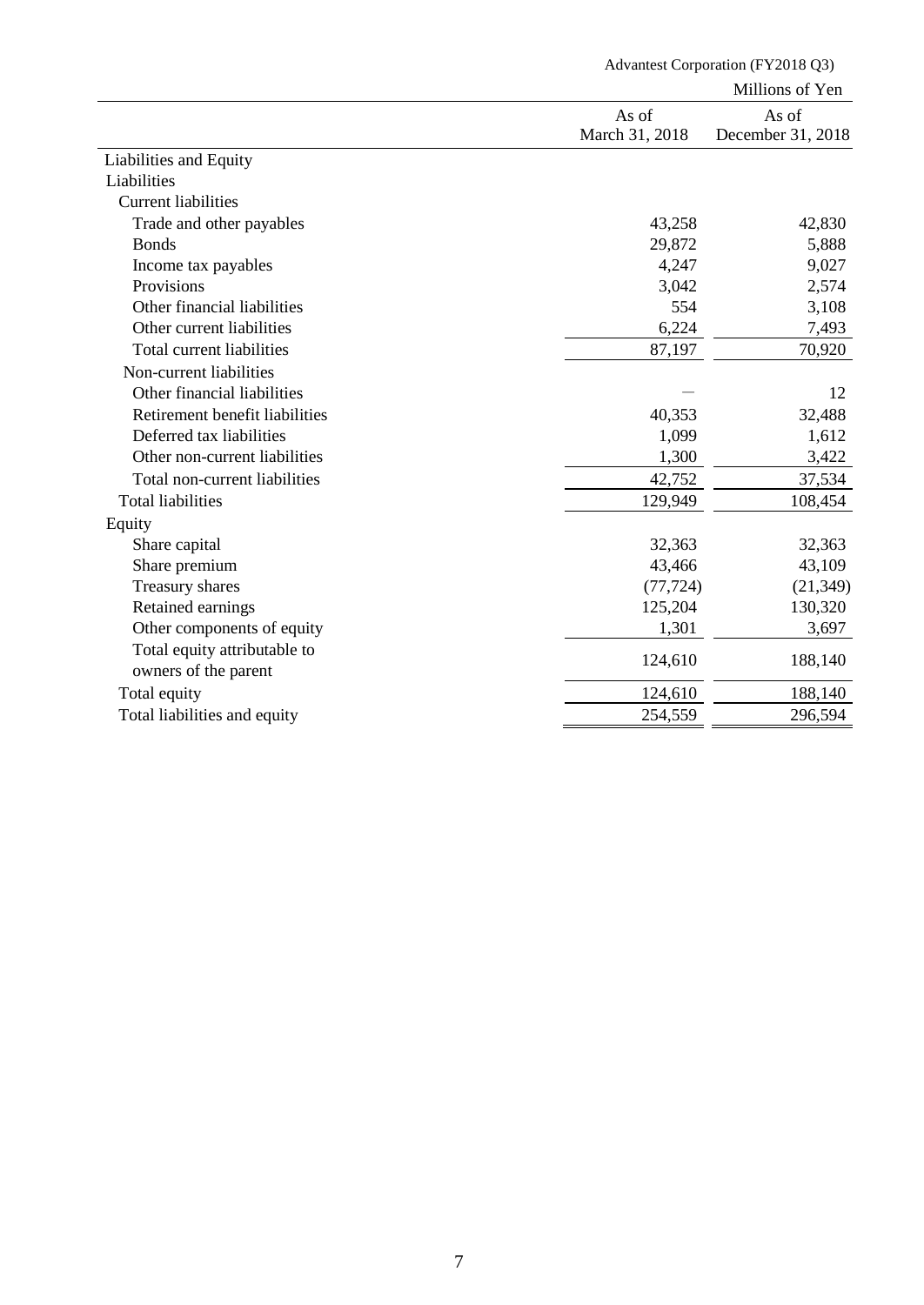(2) Condensed Consolidated Statement of Profit or Loss and Condensed Consolidated Statement of Comprehensive Income

Condensed Consolidated Statement of Profit or Loss

|                                                 |                                        | Millions of Yen                        |
|-------------------------------------------------|----------------------------------------|----------------------------------------|
|                                                 | Nine months ended<br>December 31, 2017 | Nine months ended<br>December 31, 2018 |
| Net sales                                       | 139,288                                | 218,497                                |
| Cost of sales                                   | (70, 540)                              | (98, 869)                              |
| Gross profit                                    | 68,748                                 | 119,628                                |
| Selling, general and<br>administrative expenses | (58, 736)                              | (68, 841)                              |
| Other income                                    | 686                                    | 3,757                                  |
| Other expenses                                  | (53)                                   | (78)                                   |
| Operating income                                | 10,645                                 | 54,466                                 |
| Financial income                                | 684                                    | 1,317                                  |
| Financial expenses                              | (1,558)                                | (67)                                   |
| Income before income taxes                      | 9,771                                  | 55,716                                 |
| Income taxes                                    | (2,298)                                | (7,665)                                |
| Net income                                      | 7,473                                  | 48,051                                 |
| Net income attributable to:                     |                                        |                                        |
| Owners of the parent                            | 7,473                                  | 48,051                                 |
| Earnings per share:                             |                                        | Yen                                    |
| <b>Basic</b>                                    | 42.13                                  | 258.10                                 |
| Diluted                                         | 38.52                                  | 242.20                                 |
|                                                 |                                        |                                        |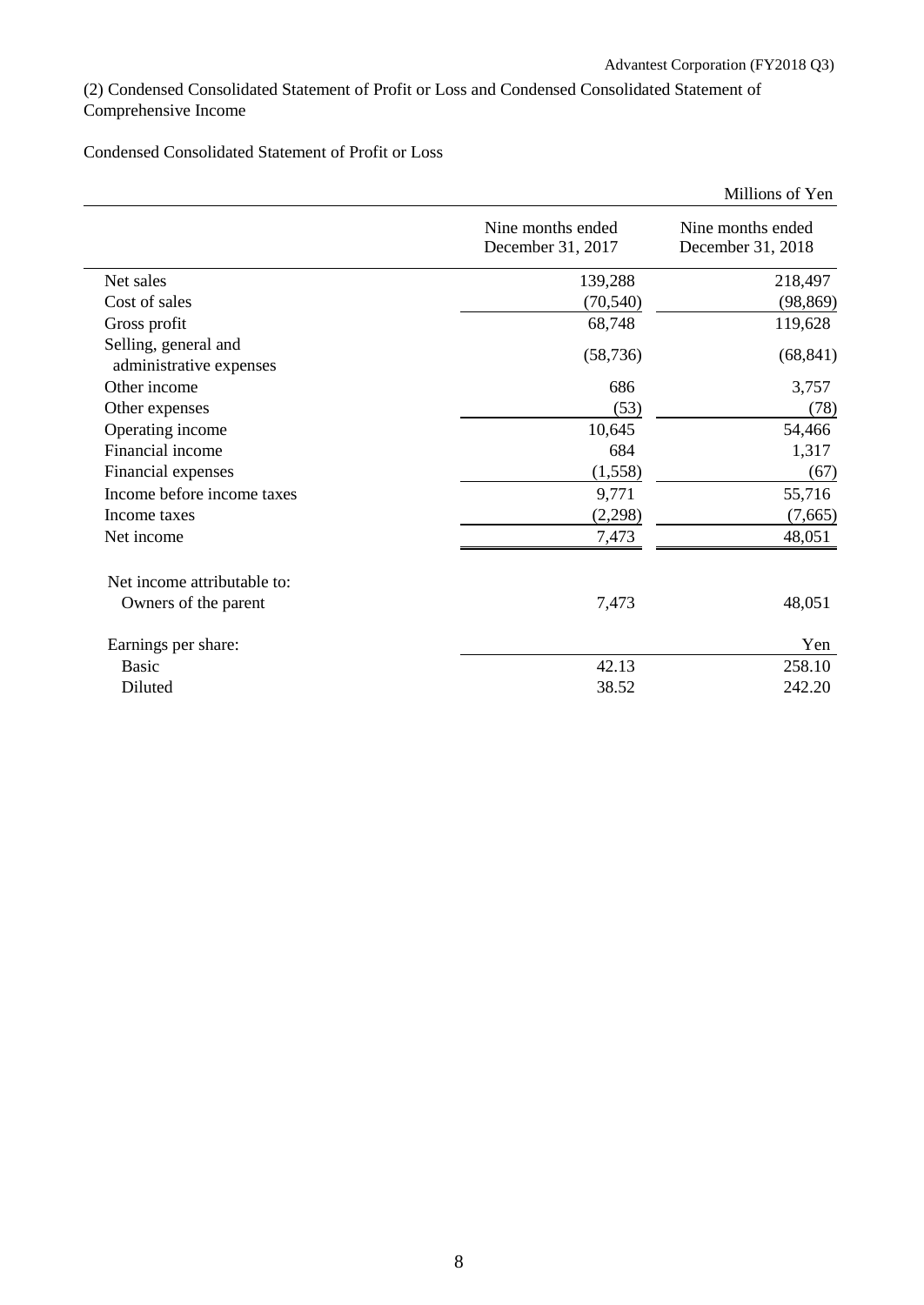## Advantest Corporation (FY2018 Q3) Millions of Yen

|                                                 | Three months ended<br>December 31, 2017 | Three months ended<br>December 31, 2018 |  |
|-------------------------------------------------|-----------------------------------------|-----------------------------------------|--|
| Net sales                                       | 50,876                                  | 74,920                                  |  |
| Cost of sales                                   | (27, 584)                               | (32, 397)                               |  |
| Gross profit                                    | 23,292                                  | 42,523                                  |  |
| Selling, general and<br>administrative expenses | (20, 148)                               | (24, 445)                               |  |
| Other income                                    | 108                                     | 2,648                                   |  |
| Other expenses                                  | (19)                                    | (23)                                    |  |
| Operating income                                | 3,233                                   | 20,703                                  |  |
| Financial income                                | 198                                     | 271                                     |  |
| Financial expenses                              | (32)                                    | (355)                                   |  |
| Income before income taxes                      | 3,399                                   | 20,619                                  |  |
| Income taxes                                    | (852)                                   | (2,717)                                 |  |
| Net income                                      | 2,547                                   | 17,902                                  |  |
| Net income attributable to:                     |                                         |                                         |  |
| Owners of the parent                            | 2,547                                   | 17,902                                  |  |
| Earnings per share:                             |                                         | Yen                                     |  |
| <b>Basic</b>                                    | 14.33                                   | 92.37                                   |  |
| Diluted                                         | 13.09                                   | 90.51                                   |  |
|                                                 |                                         |                                         |  |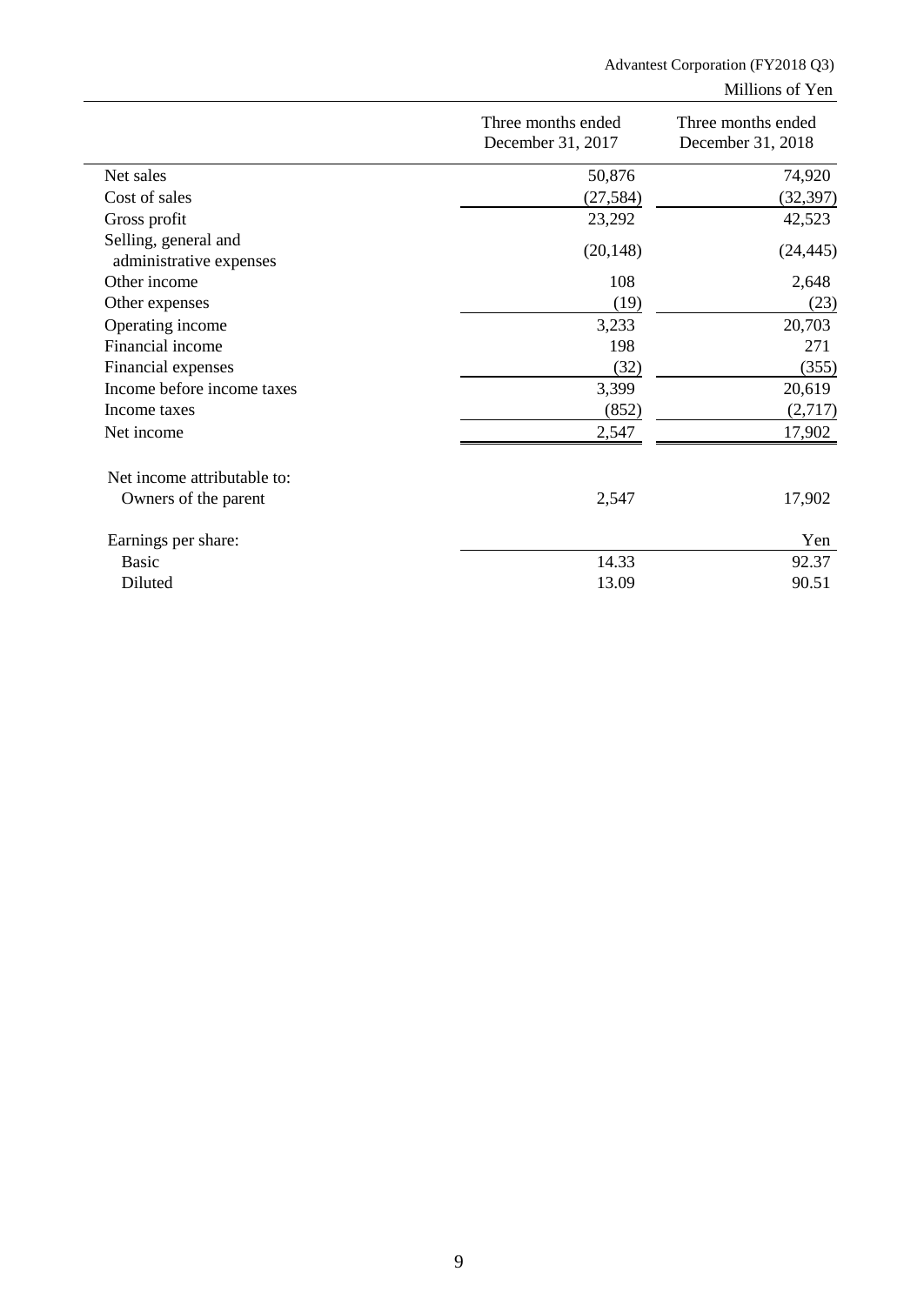|                                                                  |                                        | Millions of Yen                        |
|------------------------------------------------------------------|----------------------------------------|----------------------------------------|
|                                                                  | Nine months ended<br>December 31, 2017 | Nine months ended<br>December 31, 2018 |
| Net income                                                       | 7,473                                  | 48,051                                 |
| Other comprehensive income (loss), net of tax                    |                                        |                                        |
| Items that will not be reclassified to profit or loss            |                                        |                                        |
| Remeasurements of defined benefit pension plans                  |                                        | 2,093                                  |
| Net change in fair value measurements of financial assets at     |                                        | 37                                     |
| fair value through other comprehensive income                    |                                        |                                        |
| Items that may be subsequently reclassified to profit or loss    |                                        |                                        |
| Exchange differences on translation of foreign operations        | 2,933                                  | 2,359                                  |
| Net change in fair values of available-for-sale financial assets | (544)                                  |                                        |
| Total other comprehensive income (loss)                          | 2,389                                  | 4,489                                  |
| Total comprehensive income for the period                        | 9,862                                  | 52,540                                 |
| Comprehensive income attributable to:                            |                                        |                                        |
| Owners of the parent                                             | 9,862                                  | 52,540                                 |
|                                                                  |                                        |                                        |

# Condensed Consolidated Statement of Comprehensive Income

|                                                                  |                    | Millions of Yen    |
|------------------------------------------------------------------|--------------------|--------------------|
|                                                                  | Three months ended | Three months ended |
|                                                                  | December 31, 2017  | December 31, 2018  |
| Net income                                                       | 2,547              | 17,902             |
| Other comprehensive income (loss), net of tax                    |                    |                    |
| Items that will not be reclassified to profit or loss            |                    |                    |
| Remeasurements of defined benefit pension plans                  |                    | 2,093              |
| Items that may be subsequently reclassified to profit or loss    |                    |                    |
| Exchange differences on translation of foreign operations        | 1,731              | (2, 463)           |
| Net change in fair values of available-for-sale financial assets | 14                 |                    |
| Total other comprehensive income (loss)                          | 1,745              | (370)              |
| Total comprehensive income for the period                        | 4,292              | 17,532             |
| Comprehensive income attributable to:                            |                    |                    |
| Owners of the parent                                             | 4,292              | 17,532             |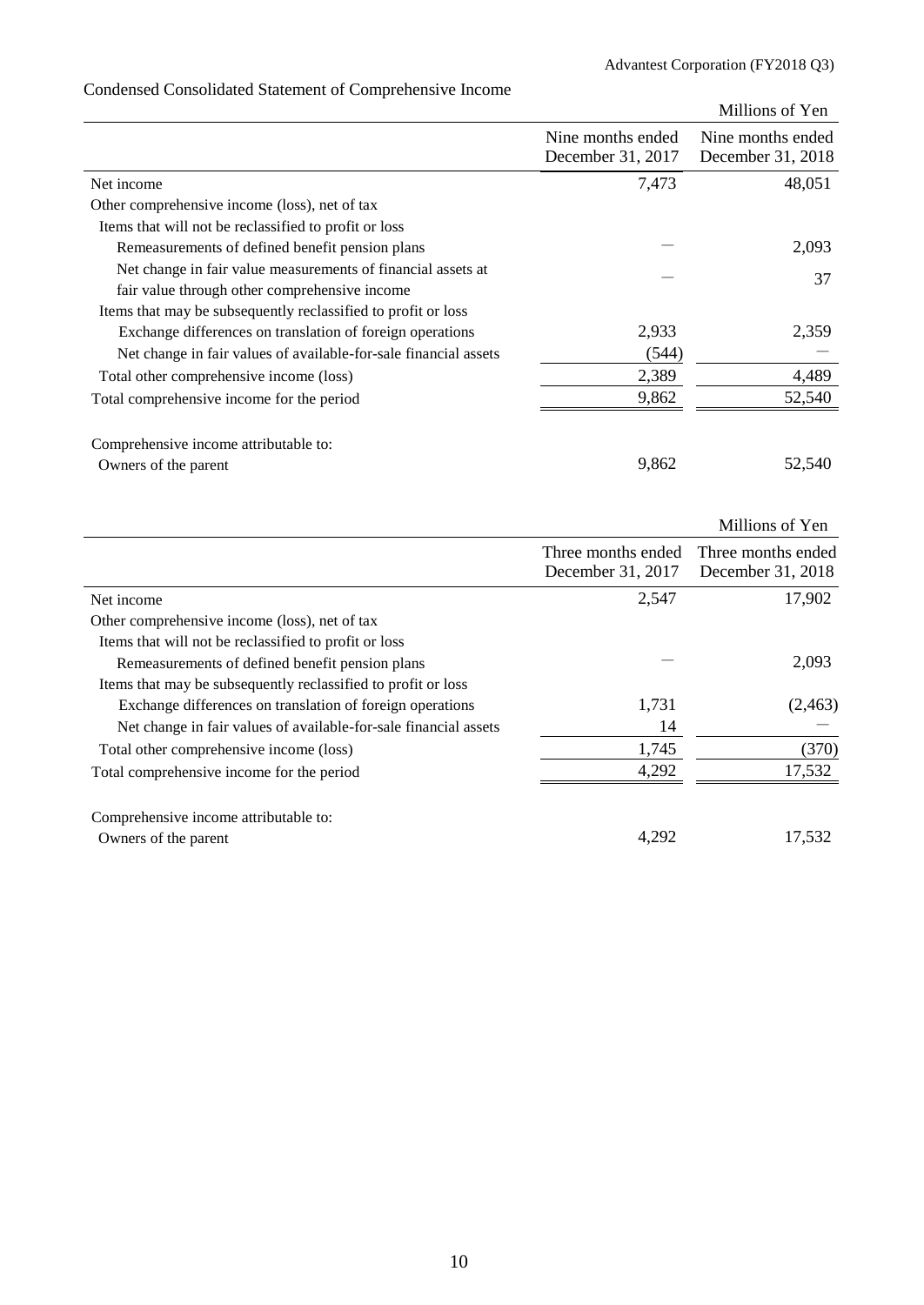## (3) Condensed Consolidated Statement of Changes in Equity

Nine months ended December 31, 2017

|                                              |                         |                         |                                             |                      |                                  |         | Millions of Yen |
|----------------------------------------------|-------------------------|-------------------------|---------------------------------------------|----------------------|----------------------------------|---------|-----------------|
|                                              |                         |                         | Equity attributable to owners of the parent |                      |                                  |         |                 |
|                                              | <b>Share</b><br>capital | <b>Share</b><br>premium | Treasury<br>shares                          | Retained<br>earnings | Other<br>components<br>of equity | Total   | Total<br>Equity |
| Balance as of April 1, 2017                  | 32,363                  | 44,319                  | (86,039)                                    | 113,676              | 5,198                            | 109,517 | 109,517         |
| Net income                                   |                         |                         |                                             | 7,473                |                                  | 7,473   | 7,473           |
| Other comprehensive income                   |                         |                         |                                             |                      | 2,389                            | 2,389   | 2,389           |
| Total comprehensive income for<br>the period |                         |                         |                                             | 7,473                | 2,389                            | 9,862   | 9,862           |
| Purchase of treasury shares                  |                         |                         | (2)                                         |                      |                                  | (2)     | (2)             |
| Disposal of treasury shares                  |                         | (415)                   | 3,811                                       | (1, 857)             |                                  | 1,539   | 1,539           |
| Dividends                                    |                         |                         |                                             | (3,719)              |                                  | (3,719) | (3,719)         |
| Share-based payments                         |                         | 21                      |                                             |                      |                                  | 21      | 21              |
| Total transactions with the<br>owners        |                         | (394)                   | 3,809                                       | (5,576)              |                                  | (2,161) | (2,161)         |
| Balance as of December 31, 2017              | 32,363                  | 43,925                  | (82, 230)                                   | 115,573              | 7,587                            | 117,218 | 117,218         |

Nine months ended December 31, 2018

Millions of Yen

|                                                                  | Equity attributable to owners of the parent |                  |                    |                      |                                  |          |                 |
|------------------------------------------------------------------|---------------------------------------------|------------------|--------------------|----------------------|----------------------------------|----------|-----------------|
|                                                                  | Share<br>capital                            | Share<br>premium | Treasury<br>shares | Retained<br>earnings | Other<br>components<br>of equity | Total    | Total<br>Equity |
| Balance as of April 1, 2018                                      | 32,363                                      | 43,466           | (77, 724)          | 125,204              | 1,301                            | 124,610  | 124,610         |
| Impact of change in accounting<br>policy                         |                                             |                  |                    | 788                  |                                  | 788      | 788             |
| Beginning balance after<br>retrospective restatement             | 32,363                                      | 43,466           | (77, 724)          | 125,992              | 1,301                            | 125,398  | 125,398         |
| Net income                                                       |                                             |                  |                    | 48,051               |                                  | 48,051   | 48,051          |
| Other comprehensive income                                       |                                             |                  |                    |                      | 4,489                            | 4,489    | 4,489           |
| Total comprehensive income for<br>the period                     |                                             |                  |                    | 48,051               | 4,489                            | 52,540   | 52,540          |
| Purchase of treasury shares                                      |                                             |                  | (737)              |                      |                                  | (737)    | (737)           |
| Disposal of treasury shares                                      |                                             | (99)             | 1,033              | (557)                |                                  | 377      | 377             |
| Conversion of convertible bonds                                  |                                             | (576)            | 56,079             | (31, 453)            |                                  | 24,050   | 24,050          |
| Dividends                                                        |                                             |                  |                    | (13,806)             |                                  | (13,806) | (13,806)        |
| Share-based payments                                             |                                             | 318              |                    |                      |                                  | 318      | 318             |
| Transfer from other components<br>of equity to retained earnings |                                             |                  |                    | 2,093                | (2,093)                          |          |                 |
| Total transactions with the<br>owners                            |                                             | (357)            | 56,375             | (43, 723)            | (2,093)                          | 10,202   | 10,202          |
| Balance as of December 31, 2018                                  | 32,363                                      | 43,109           | (21, 349)          | 130,320              | 3,697                            | 188,140  | 188,140         |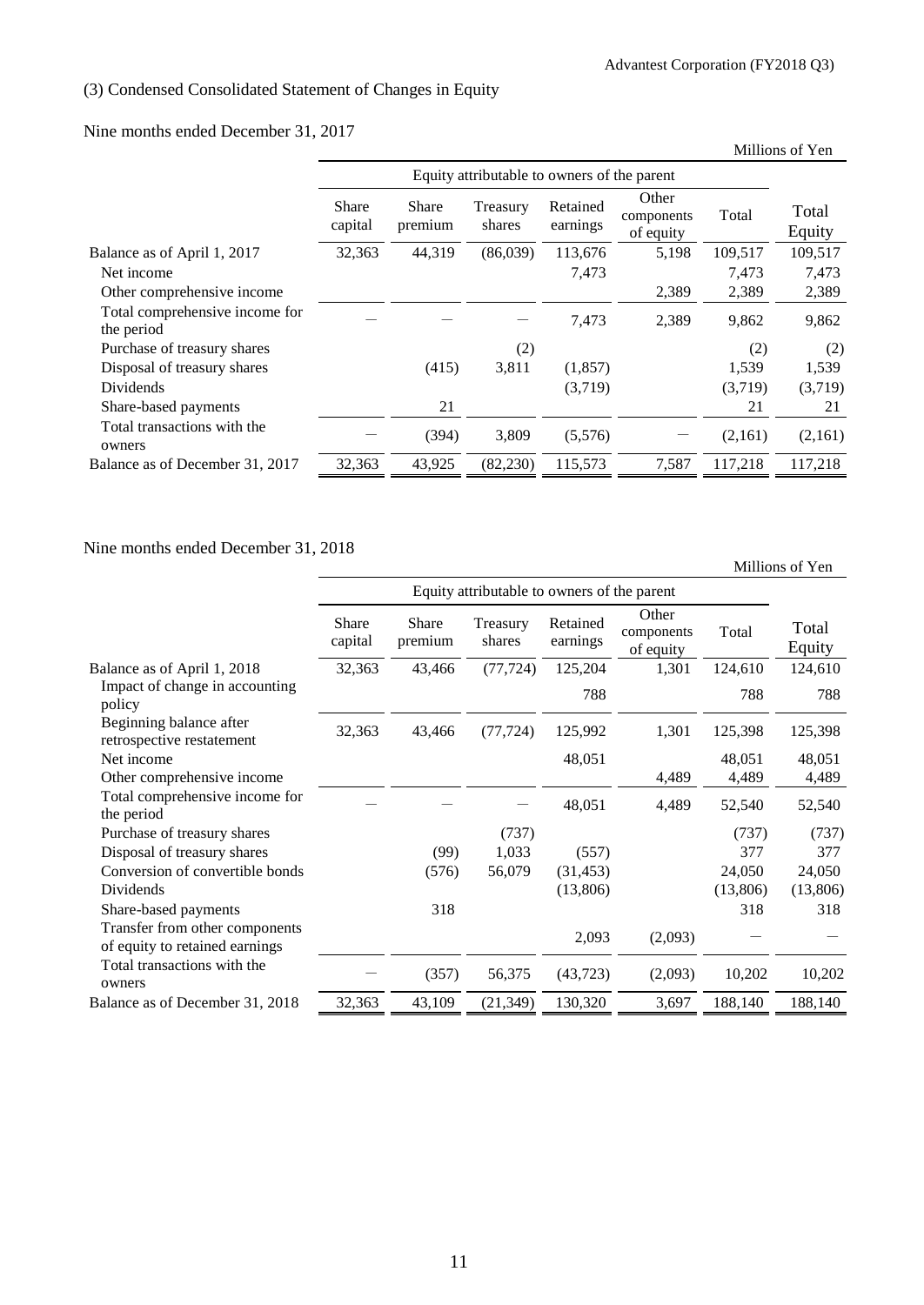(4)Condensed Consolidated Statement of Cash Flows

|                                                                  |                                        | Millions of Yen                        |
|------------------------------------------------------------------|----------------------------------------|----------------------------------------|
|                                                                  | Nine months ended<br>December 31, 2017 | Nine months ended<br>December 31, 2018 |
|                                                                  |                                        |                                        |
| Cash flows from operating activities:                            |                                        |                                        |
| Income before income taxes                                       | 9,771                                  | 55,716                                 |
| Adjustments to reconcile income before income taxes              |                                        |                                        |
| to net cash provided by (used in) operating activities:          |                                        |                                        |
| Depreciation and amortization                                    | 3,601                                  | 3,696                                  |
| Gain on sales of available-for-sale financial assets             | (353)                                  |                                        |
| Changes in assets and liabilities:                               |                                        |                                        |
| Trade and other receivables                                      | 2,279                                  | (11, 494)                              |
| Inventories                                                      | (5,279)                                | (7,014)                                |
| Trade and other payables                                         | 928                                    | (301)                                  |
| Warranty provisions                                              | 822                                    | (469)                                  |
| Deposits received                                                | 858                                    | 1,914                                  |
| Advance receipt                                                  | 2,927                                  | 1,045                                  |
| Retirement benefit liabilities                                   | 1,617                                  | (5,352)                                |
| Other                                                            | (996)                                  | 2,868                                  |
| Subtotal                                                         | 16,175                                 | 40,609                                 |
| Interest and dividends received                                  | 381                                    | 758                                    |
| Interest paid                                                    | (48)                                   | (3)                                    |
| Income taxes paid                                                | (3,406)                                | (5,506)                                |
| Net cash provided by (used in) operating activities              | 13,102                                 | 35,858                                 |
| Cash flows from investing activities:                            |                                        |                                        |
| Proceeds from sale of available-for-sale financial assets        | 879                                    |                                        |
| Purchases of available-for-sale financial assets                 | (216)                                  |                                        |
| Purchases of equity instruments                                  |                                        | (384)                                  |
| Proceeds from sale of property, plant and equipment              | 1,866                                  | 1,921                                  |
|                                                                  |                                        | (3,839)                                |
| Purchases of property, plant and equipment                       | (2,281)                                |                                        |
| Purchases of intangible assets<br>Other                          | (557)<br>(158)                         | (261)<br>20                            |
|                                                                  |                                        |                                        |
| Net cash provided by (used in) investing activities              | (467)                                  | (2,543)                                |
| Cash flows from financing activities:                            |                                        |                                        |
| Proceeds from disposal of treasury shares                        | 1,545                                  | 377                                    |
| Purchases of treasury shares                                     | (2)                                    | (737)                                  |
| Redemption of bonds                                              | (15,000)                               |                                        |
| Dividends paid                                                   | (3,636)                                | (13, 451)                              |
| Other                                                            | (8)                                    | (3)                                    |
| Net cash provided by (used in) financing activities              | (17, 101)                              | (13, 814)                              |
| Net effect of exchange rate changes on cash and cash equivalents | 1,215                                  | 1,304                                  |
| Net change in cash and cash equivalents                          | (3,251)                                | 20,805                                 |
| Cash and cash equivalents at the beginning of period             | 95,324                                 | 103,973                                |
| Cash and cash equivalents at the end of period                   | 92,073                                 | 124,778                                |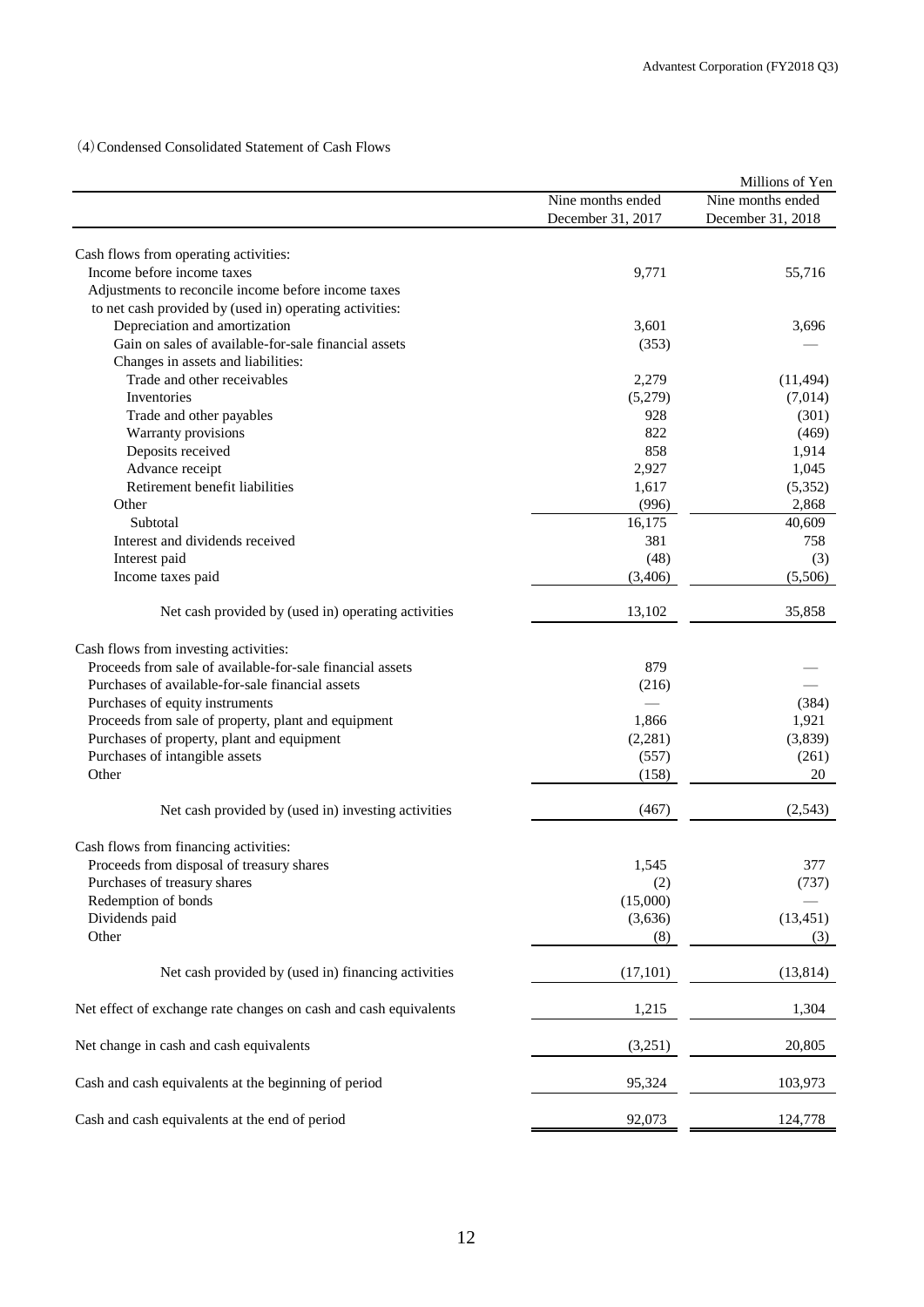(5) Notes to the Condensed Consolidated Financial Statements

(Notes on Going Concern): None

(Changes in Accounting Policies)

### IFRS 9: Financial Instruments

Advantest adopted IFRS 9 Financial Instruments from the first quarter of the fiscal year ending March 31, 2019. This new standard is the replacement of IAS 39 Financial Instruments: Recognition and Measurement. This standard addresses the classification and measurement (including impairment) of financial instruments and introduces new rules for hedge accounting.

The adoption of the standard did not have an impact on Advantest consolidated results of operations and financial condition for the nine months ended December 31, 2018.

IFRS 15: Revenue from Contracts with Customers

Advantest adopted IFRS 15 Revenue from Contracts with Customers from the first quarter of the fiscal year ending March 31, 2019.

To apply IFRS 15, Advantest used the cumulative effect transition method which is recognizing the cumulative effect of applying the new standard at the beginning of the year of initial application.

In accordance with the adoption of IFRS 15, Advantest recognizes revenue based on the five-step model.

Step 1: Identify the contract(s) with a customer

Step 2: Identify the performance obligations (accounting treatment for goods or services separately)

Step 3: Determine the transaction price (amount of consideration)

Step 4: Allocate the transaction price to the performance obligations

Step 5: Recognize revenue when the entity satisfies a performance obligation

As a result of identifying the contracts with customers and the performance obligations in the contracts and calculating the value of the transactions based on the five-step model indicated above, revenue is recognized upon satisfaction of each performance obligation for those which product and installation are identified as a separate performance obligation compared to the revenue which had been recognized upon installation for the products which require installation based on the previous accounting standard. Consequently, the beginning balance of retained earnings for the fiscal year ending March 31, 2019 increased (Y) 1.1 billion.

Additionally, there is a difference in identifying a performance obligation for services in accordance with the new standard compared with the previous accounting standard. As a result, the beginning balance of retained earnings for the fiscal year ending March 31, 2019 decreased (Y) 0.3 billion.

Moreover, in the Condensed Consolidated Statement of Profit or Loss for the nine months ended December 31, 2018, net sales decreased approximately (Y) 3.1 billion.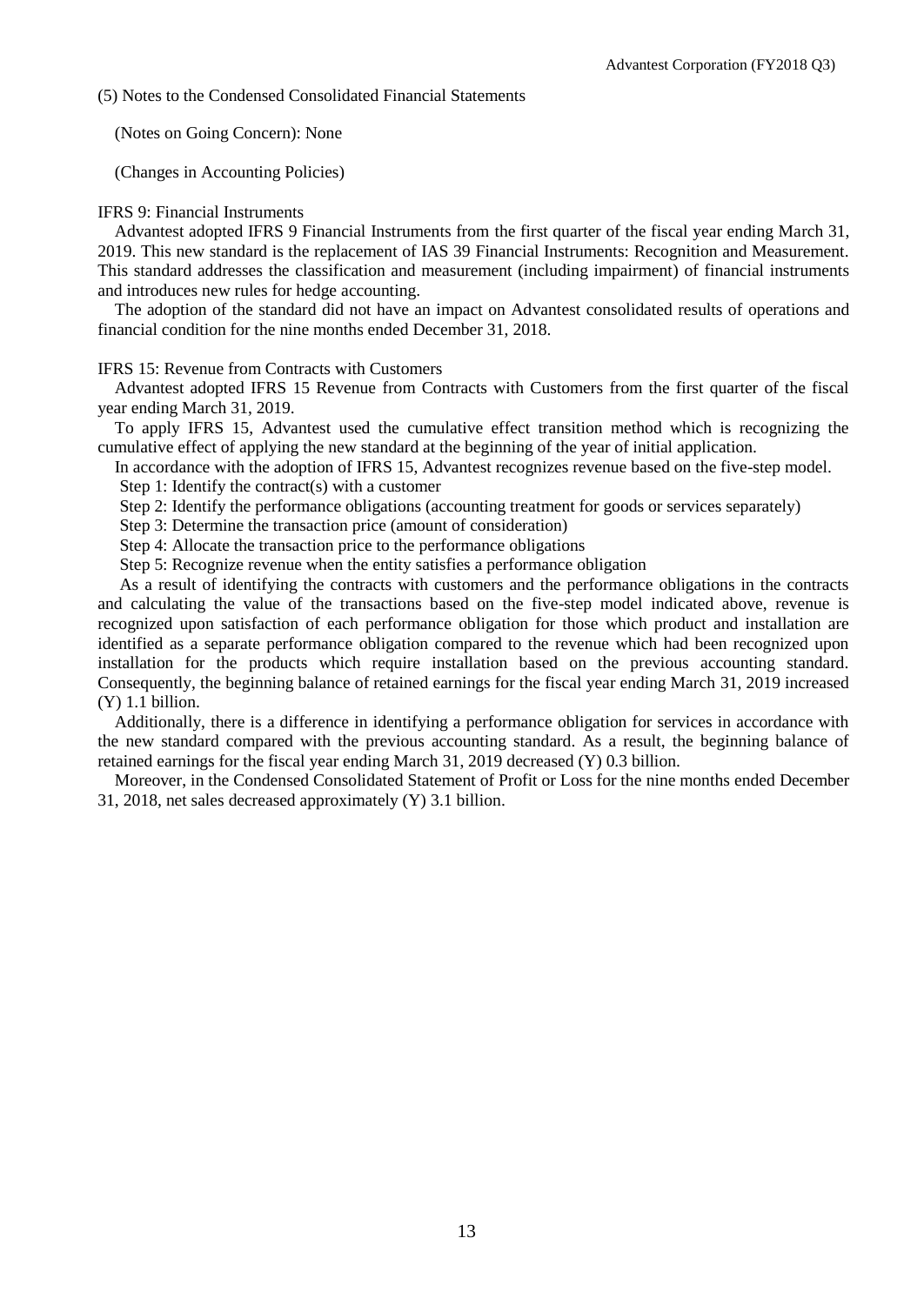## (Segment Information)

## Nine months ended December 31, 2017 Millions of Yen

| Third indiffus chucu December 91, 2017                                                        |                                                                         |                                           |                                    |                              | TATTITIOITA OLI TIOIT |
|-----------------------------------------------------------------------------------------------|-------------------------------------------------------------------------|-------------------------------------------|------------------------------------|------------------------------|-----------------------|
|                                                                                               | Semiconductor<br>and Component<br><b>Test System</b><br><b>Business</b> | Mechatronics<br>System<br><b>Business</b> | Services,<br>Support and<br>Others | Elimination<br>and Corporate | Consolidated          |
| Net sales                                                                                     |                                                                         |                                           |                                    |                              |                       |
| Net sales to unaffiliated customers                                                           | 91,377                                                                  | 25,908                                    | 22,003                             |                              | 139,288               |
| Inter-segment sales                                                                           | 26                                                                      |                                           |                                    | (26)                         |                       |
| Total                                                                                         | 91,403                                                                  | 25,908                                    | 22,003                             | (26)                         | 139,288               |
| Segment income (loss)<br>(operating income (loss) before<br>share-based compensation expense) | 14,097                                                                  | (2,585)                                   | 2,933                              | (3,779)                      | 10,666                |
| Adjustment:<br>Share-based compensation expense                                               |                                                                         |                                           |                                    |                              | (21)                  |
| Operating income                                                                              |                                                                         |                                           |                                    |                              | 10,645                |
| Financial income                                                                              |                                                                         |                                           |                                    |                              | 684                   |
| Financial expenses                                                                            |                                                                         |                                           |                                    |                              | (1,558)               |
| Income before income taxes                                                                    |                                                                         |                                           |                                    |                              | 9,771                 |

### Nine months ended December 31, 2018 Millions of Yen

|                                                                                               | Semiconductor<br>and Component<br><b>Test System</b><br><b>Business</b> | Mechatronics<br>System<br><b>Business</b> | Services,<br>Support and<br>Others | Elimination<br>and Corporate | Consolidated |
|-----------------------------------------------------------------------------------------------|-------------------------------------------------------------------------|-------------------------------------------|------------------------------------|------------------------------|--------------|
| Net sales                                                                                     |                                                                         |                                           |                                    |                              |              |
| Net sales to unaffiliated customers                                                           | 161,852                                                                 | 32,399                                    | 24,246                             |                              | 218,497      |
| Inter-segment sales                                                                           |                                                                         |                                           |                                    |                              |              |
| Total                                                                                         | 161,852                                                                 | 32,399                                    | 24,246                             |                              | 218,497      |
| Segment income (loss)<br>(operating income (loss) before<br>share-based compensation expense) | 51,074                                                                  | 1,074                                     | 4,438                              | (1,794)                      | 54,792       |
| Adjustment:<br>Share-based compensation expense                                               |                                                                         |                                           |                                    |                              | (326)        |
| Operating income                                                                              |                                                                         |                                           |                                    |                              | 54,466       |
| Financial income                                                                              |                                                                         |                                           |                                    |                              | 1,317        |
| Financial expenses                                                                            |                                                                         |                                           |                                    |                              | (67)         |
| Income before income taxes                                                                    |                                                                         |                                           |                                    |                              | 55,716       |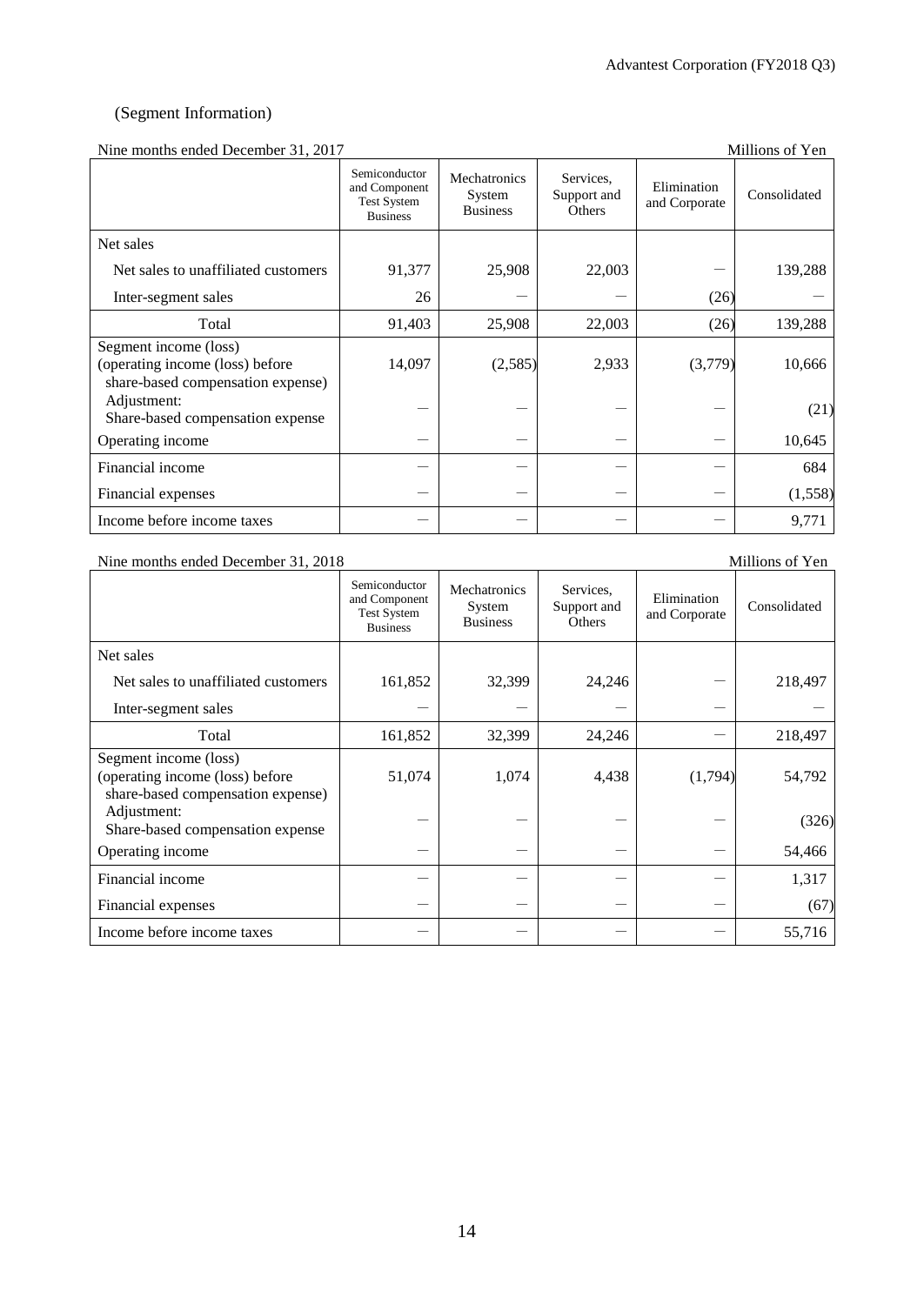### Three months ended December 31, 2017

| Millions of Yen |  |
|-----------------|--|
|-----------------|--|

|                                                                                               | Semiconductor<br>and Component<br><b>Test System</b><br><b>Business</b> | Mechatronics<br>System<br><b>Business</b> | Services,<br>Support and<br>Others | Elimination<br>and Corporate | Consolidated |
|-----------------------------------------------------------------------------------------------|-------------------------------------------------------------------------|-------------------------------------------|------------------------------------|------------------------------|--------------|
| Net sales                                                                                     |                                                                         |                                           |                                    |                              |              |
| Net sales to unaffiliated customers                                                           | 33,741                                                                  | 9,063                                     | 8,072                              |                              | 50,876       |
| Inter-segment sales                                                                           |                                                                         |                                           |                                    |                              |              |
| Total                                                                                         | 33,741                                                                  | 9,063                                     | 8,072                              |                              | 50,876       |
| Segment income (loss)<br>(operating income (loss) before<br>share-based compensation expense) | 6,410                                                                   | (3,236)                                   | 1,800                              | (1,720)                      | 3,254        |
| Adjustment:<br>Share-based compensation expense                                               |                                                                         |                                           |                                    |                              | (21)         |
| Operating income                                                                              |                                                                         |                                           |                                    |                              | 3,233        |
| Financial income                                                                              |                                                                         |                                           |                                    |                              | 198          |
| Financial expenses                                                                            |                                                                         |                                           |                                    |                              | (32)         |
| Income before income taxes                                                                    |                                                                         |                                           |                                    |                              | 3,399        |

### Three months ended December 31, 2018 Millions of Yen

Semiconductor and Component Test System Business Mechatronics System **Business** Services, Support and **Others** Elimination Elimination<br>and Corporate Consolidated Net sales Net sales to unaffiliated customers  $\begin{vmatrix} 56,723 & 10,643 & 7,554 & - \end{vmatrix}$  74,920 Inter-segment sales  $-$ Total  $56,723$  10,643 7,554 - 74,920 Segment income (loss) (operating income (loss) before share-based compensation expense) 18,826 528 791 706 20,851 Adjustment: Share-based compensation expense  $(148)$ Operating income - - - - 20,703 Financial income  $271$ Financial expenses  $(355)$ Income before income taxes  $20,619$ 

(Notes)

1. Advantest uses the operating income before share-based compensation expense for management's analysis of business segment results.

2. Share-based compensation expense represents expenses for stock options and performance-based stock remuneration expense.

3. Segment income (loss) is presented on the basis of operating income (loss) before share-based compensation expense.

4. Inter-segment sales are based on market prices.

5. Adjustments to segment income in Corporate principally represent corporate general and administrative expenses and research and development expenses related to fundamental research activities that are not allocated to operating segments. Moreover, due to the revision of post-employment benefits plan, (Y) 2.5 billion income is included for the nine and three months ended December 31, 2018, respectively.